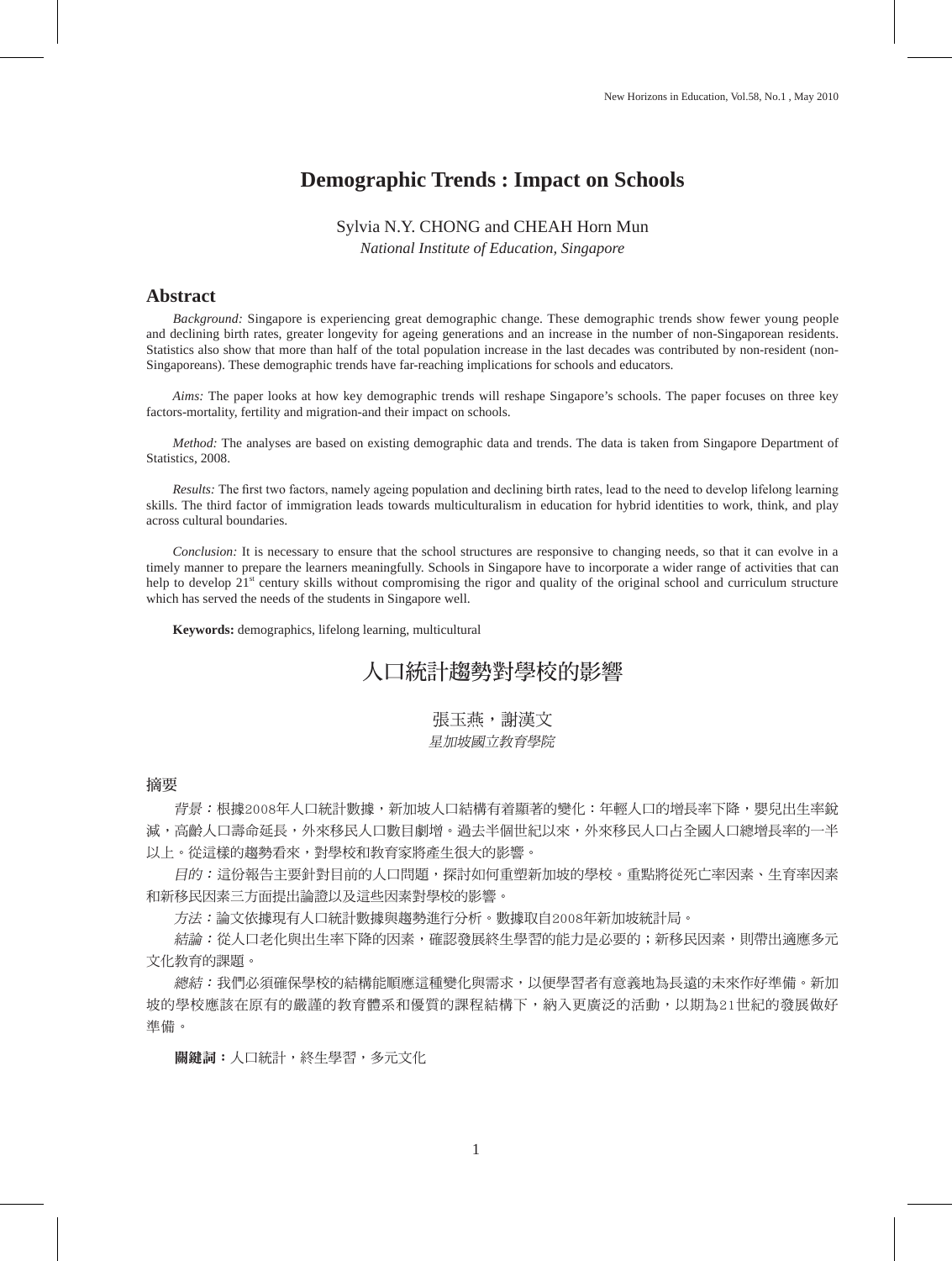# **Demographic Trends - Impact on Schools**

 Demographic prospects will certainly add challenges to the growing pressures to schools. Singapore and the developed world population are experiencing great demographic change, with fewer young people and declining birth rates. At the same time, life expectancy is also undergoing change. These demographic trends have far-reaching implications for schools. What is needed to prepare for these demographic changes? What sets of values, skills and knowledge will teachers need to produce the best social outcomes? What school environment is required to foster these changes? What kind of school culture is needed to help everyone to achieve their potential in a changing world?

 While some regions will struggle to provide education, especially quality education, others will engage in a "battle for brainpower" (Wooldridge, 2006). The new knowledge society requires a steady turnout of an increasingly highly qualified workforce as well a pool of competent knowledge producers. To be able to accomplish these tasks, the education system needs a critical number of student intakes. Projections by the Organization for Economic Co-operation and Development (OECD) alert us to shifts in the number and the nature of the student population by 2050 (OECD, 2009).

 The paper looks at how key demographic trends will reshape Singapore's schools. The paper focuses on three key factors-mortality, fertility and migration and their impact on schools, focusing mainly on the primary and secondary schools. The analyses are based on existing demographic data and trends. Although other factors that impact schools and teaching, such as technology and globalization are undoubtedly important, the focus in this case is distinctly on the people factor.

## **Demographic Prospects**

 Singapore, a former British colony gaining independence some four decades ago, is located off the southern tip of the Malay Peninsula. Singapore's development over the past three decades has established it as one of the newly industrialized countries. It is locked simultaneously into the international capitalist marketplace as well as the global network of communications and trans-cultural forces, and as such is open to a multiplicity of influences. Although geography has played a part in the success of Singapore, its mainstay is its people. Singapore has a population of 4.3 million people. Many of Singapore cultural roots extend beyond the island to China, Malaysia, India and to many other parts of the world The largest being Chinese with 77%, 14% are Malays, and 7.6 % are of Indian origin (Singapore Department of Statistics, 2006). Even today approximately 20% of the population consists of expatriates working and living in Singapore (Singapore Department of Statistics, 2006). Without natural resources, human resources have been its primary resource and therefore carefully crafted human resource policies are necessary to cater to growth areas. Investment in education and enhancing human capacity underpinned Singapore's economic transformation and growth. Singapore's Senior Minister Goh Chok Tong said:

Apart from people, we have no other natural resources, hinterland or agriculture. Our livelihood depends on enterprise and hard work. It depends on our wits too, and our ability to adapt quickly every time the environment changes... to compensate for Singapore's natural resource deficiencies, (the government) emphasized the human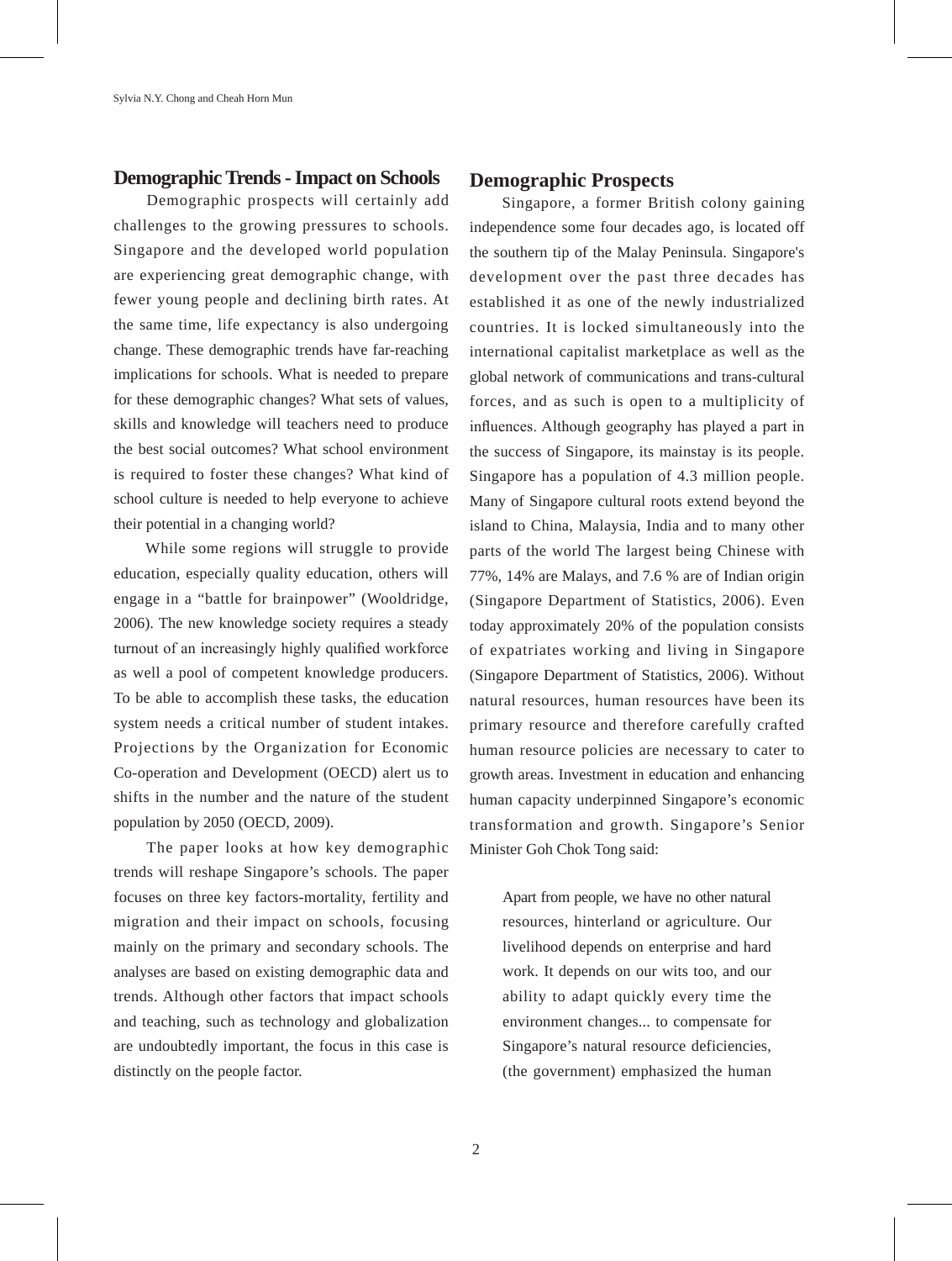factor: policies were designed to affect the behaviour of people and to maximise their individual potential and contribution to the country. (Goh 2005)

 According to Singapore's Department of Statistics, Singapore is faced with challenging demographic changes. These demographic trends show fewer young people and declining birth rates, greater longevity for ageing generations and an increase in the number of non-Singaporean residents (Heng & Tyng, 2004). Statistics also show that more than half of the total population increase in the last decades was contributed by non-resident (non-Singaporeans) Education is deeply implicated in these demographic prospects. The stagnating and ageing residential population will lead to a declining number of school-age children. Demographic prospects, coupled with relevant educational indicators, raise serious policy questions.

# **Singapore's Ageing Population and Declining Trends of Fertility**

 In developed countries with the welfare extending ''from cradle to death'', ageing of the population have adverse effect on economic growth. There are concerns about political effects of ageing: as the voting population becomes older, the pressure to influence social and economic spending in favour of the elderly will increase. A by-product of this could be a decrease in the spending on the young, specifically, on their education (Gradstein & Kaganovich, 2003).

 The resident population in Singapore is ageing. Between now and 2030 Singapore will witness a profound age shift. In 2007, one in 12 residents was 65 years or older. In 2030, one in five residents will be 65 years or older. Singapore's population is still relatively young today but this will change over the next 6-24 years. Table 1 shows the age profile of Singapore's population in 1997 and 2007.

 The 2007 age structure distribution shows 18.9 % of the population that are 0-15 years, 28.5% in the age bracket of 15-34 years, 43.9% in the age bracket of 35 to 64 years and 8.7% that are 65 years and older. The average life-expectancy of Singaporean men and women has risen. Over the decade, the number of people below 15 years decreased. Adding to that some 35,500 babies was born in 2006 compared to a high of nearly 56,000 when the country gained independence in 1965. The number of births per female fell to 1.24 in 2006, compared to 4.66 in 1965 (Asian Economic News, 2008). This reflects the declining trends in fertility with corresponding increase in the proportion of older Singaporeans. With the ageing population, the ratio of working-age resident to elderly residents has declined. In 2007 the ratio of residents 15-64 years for every resident aged 65 years and above is 8.4 as compared to 10.5 in 1997 (Singapore Department of Statistics, 2008). It has been recognized that such an increase in expected longevity have profound policy effects. Attention has shifted to focus on the need to reform the health and welfare system.



Table 1: Age Structure Distribution in 1997 & 2007 (Singapore Department of Statistics, 2008)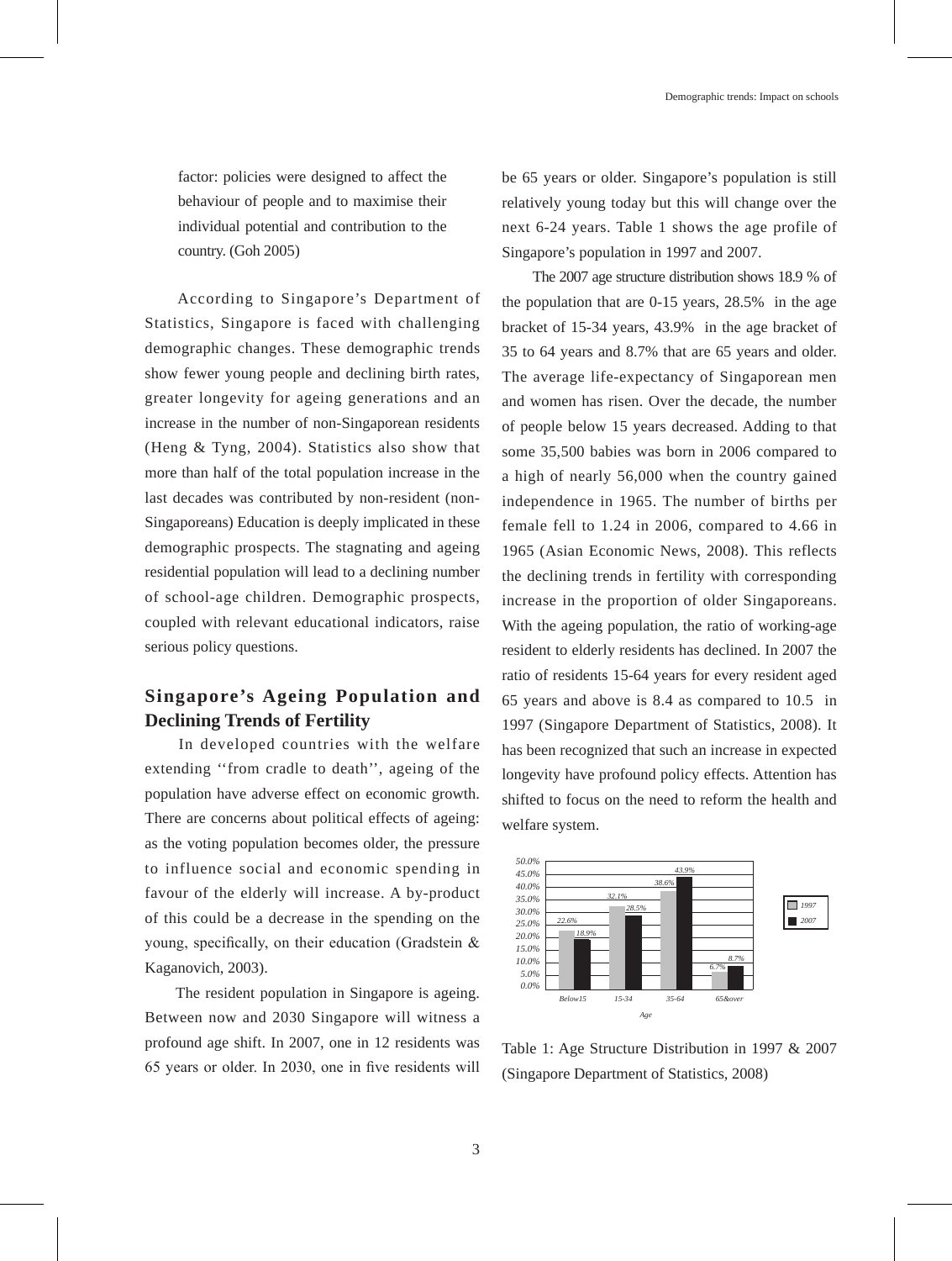# *Challenges of Ageing Population and Declining Fertility on Education*

 Demographic change will influence educational spending in potentially two ways. On the one hand, the decline in the number of school-age children should alleviate the financial pressure. On the other hand, the theoretical/empirical literature has established that the increasing proportion of elderly in the population can influence the education budget. Recent empirical findings (Gradstein & Kaganovich 2003) show that per child public education spending is lower in the US jurisdictions with larger number of elderly residents. Does this also carry the implication that longevity and decline in fertility will lead over time to decreasing political support for funding of public education? The preferences and needs of the older population differ in comparison with the younger population.

 Andrew Mason (2001), senior fellow at the East-West Center (EWC) in Honolulu and a professor of economics at the University of Hawaii, notes that Singapore "has reached 1.2 births per woman … (and) it will soon begin to experience rapid aging" The Singapore government is aware of the growing birth rate decline problem and has advanced numerous policies in the past few years to attempt a solution, including improved maternity leave, childcare subsidies, and baby bonuses. The decline in birth rates will lead to a decline in school going children. The declining number of young people obviously has a direct effect on the education system. The effects of the decline in the number of pupils on education finance are therefore of interest. Gradstein and Kaganovich (2003) investigated the hypothesis that increased social welfare spending competes with spending on education. Is funding for education likely to decline in proportion to the decline in school-age

children? This will present the education system with completely new challenges. The Singapore education system will have to demonstrate that it is capable of dealing with a reduction in resources without sacrificing efficiency. This will be no easy task.

 Singapore has, for many years, invested heavily in education. Investment in education was, is, a key national strategy for economic competitiveness.

Singapore started from a low base in education and skills in *1965*. At that time, our literacy rate was *60* per cent. Only three out of *100* of each year's cohort went to university. Today, *40* years later, our literacy rate has gone up to *94* per cent. And one in five of each cohort makes it to university. We continue to invest heavily in education. Our government budget for education is almost 4 per cent of GDP. (Goh, 2005)

 With longer life expectancy, today's school leaver can expect to work in a variety of occupations rather than follow a single career path, as was typically the case 30 or more years ago. Instead of working for a single industry or even a single employer throughout their career, people entering the workforce now can look forward to several changes of career, whether they are part of the newly emerging creative class or working in the service, industrial or primary sectors. To be able to handle such changes in skills demand, each worker will need to cultivate a mindset for life-long learning such that 're-skilling' becomes a continual process. This broadly implies a return to education, formal and informal, accredited and non-certificated, as they navigate their individual career. The nature of work itself now requires a broad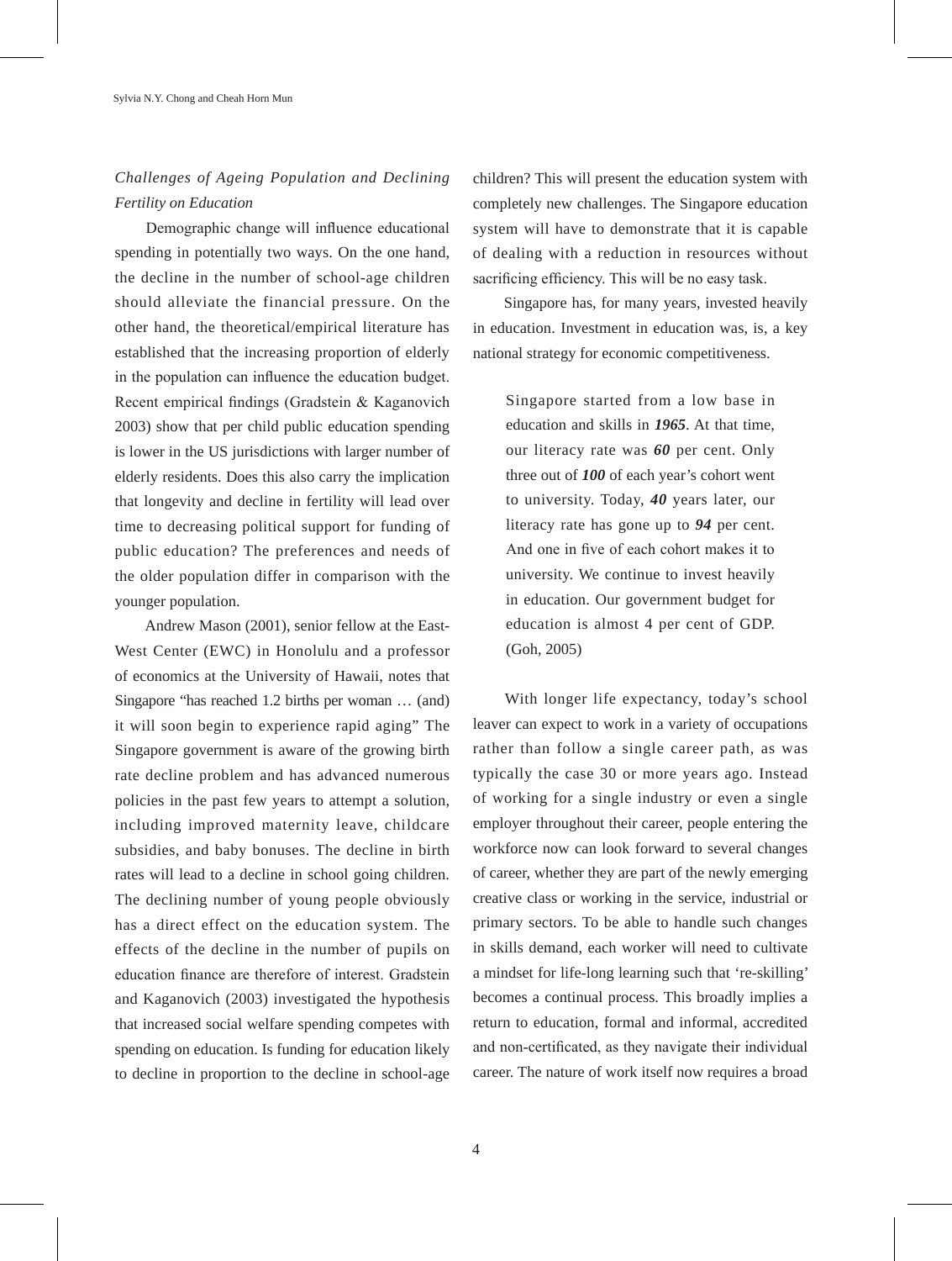transdisciplinary outlook anticipating that technical knowledge learnt one year may be obsolete the next.

 With an ageing population, employers will need to turn to the mature workforce amongst other strategies. However, to take advantage of this source of talent will mean considering flexible work arrangements, investment in re-skilling, a new approach to employment contracts and a different approach to superannuation and retirement benefits. In older workers, retraining and updating to prevent know-how from becoming outdated requires a different development approach from the development schemes that target younger workers. Initiatives were launched to support the ageing and mature workforce. The programme **ADVANTAGE!** piloted in late 2005, aims to encourage employers to hire and retain older workers. It consists of a package of incentives which includes grants to companies when they redesign their jobs for older workers and send their older workers for training (Ministry of Manpower, 2006).

 Longer life expectancies generated considerable interest in developing lifelong learning values, skills and attitudes. The term 'lifelong learning' has become ubiquitous in educational policy documents over the past ten years in Singapore. There is a general agreement that 'lifelong learning' is needed in order to survive in a world where there is ready access to rapidly changing knowledge and where technological developments have sharply reduced the need for people to undertake routine or repetitive tasks.

#### *Need for Lifelong Learning*

 The term lifelong learning has been used in different contexts and in policy application for a wide variety of purposes and initiatives. Singapore's approach to lifelong learning is pragmatic and rational. The Singapore Government has lifelong learning as a strategic priority both in schools as well as with the workforce. For the past number of years it has encouraged schools and the further education sector to pursue lifelong learning goals, often with the improvement of the nation's economic competitiveness as a key objective. "Lifelong learning is no longer an option but a necessity" (Lee, 2001). It is one of the economic drivers used by policy makers to enhance Singapore's competitiveness and is viewed as an antidote against unemployment. With the emergence of a more integrated and interdependent global economy, the premium placed on ideas and continuous learning becomes critical.

 For life-long learning to occur students must develop a desire and an ability to learn. These include an inquiring mind as well as developing a set of higher order process skills. There are two interrelated impediments to schools focusing on lifelong learning. The first is the influence of high stakes assessment and the other is the reluctance or inability of some teachers to change from a 'transmitting' to a 'facilitating' approach to teaching (Stiggins, 2006). Rote learning has resulted in many local students getting straight As (Teng, 2008). In Singapore, the educational system, high stake assessments and societal pressure has led students to focus on examinations more than learning. Student's impressive achievements in school may be due to "exam-smart" skills rather than cognitive intelligence (Teng, 2008). A profile of the Singapore student done ten years ago shows these characteristics: passive, highly motivated extrinsically motivated with success in examinations rather than cognitive drive being the motivational force, concentrating their efforts on what is within the syllabus and exams (Chang, 1994). The skills of discovery and independent learning appear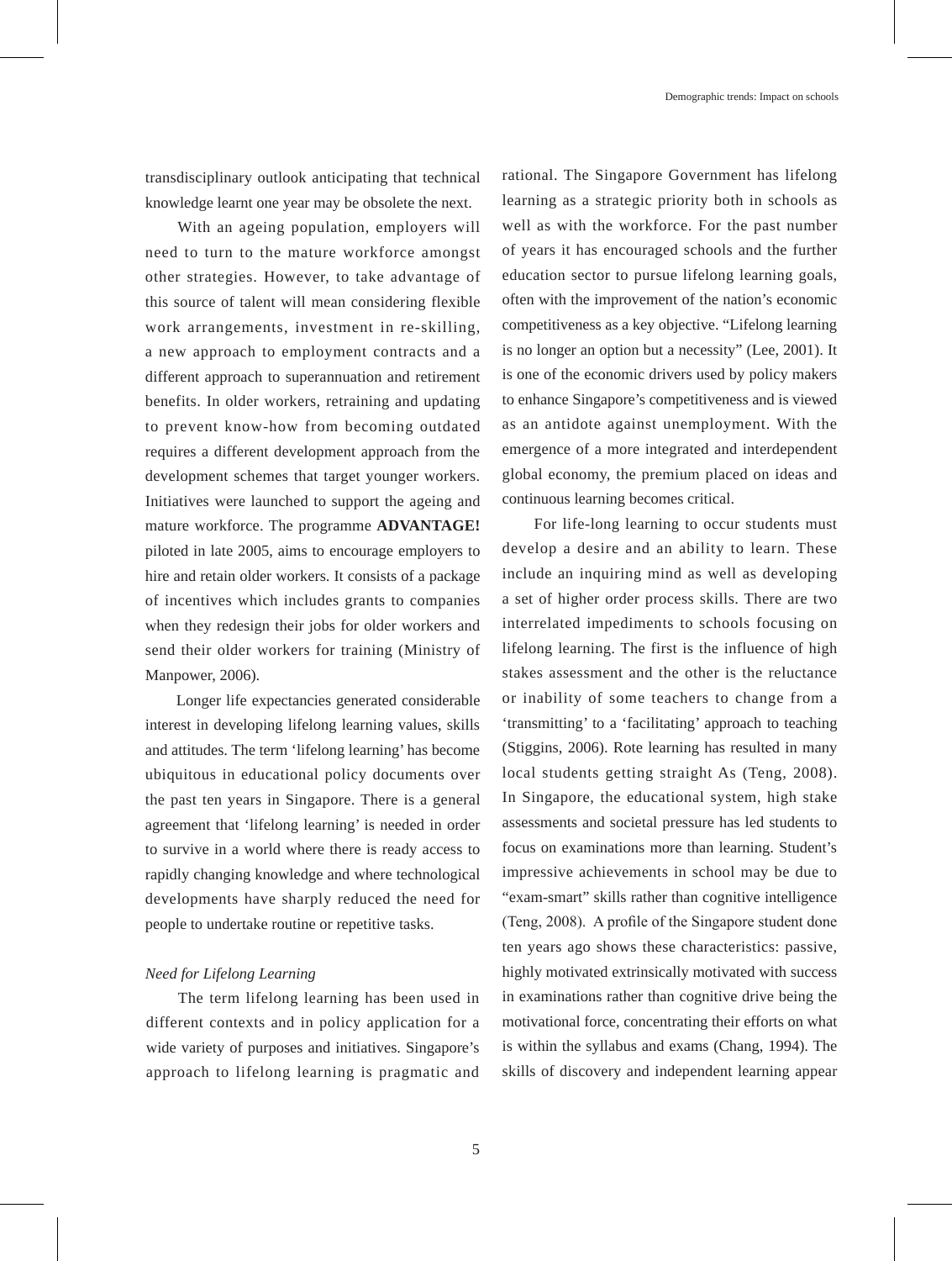to be lacking.

 Within a formal education structure where great emphasis is placed on performance in high stakes assessments, students are encouraged to memorize a lot of content (American Institutes for Research, 2005). This leads educators to emphasize the content itself rather than process skills necessary to facilitate learning. These elements of high stakes assessment pose a significant deterrent to the cultivation of lifelong learning. A second difficulty in orienting schools to a lifelong learning approach is that influential people -teachers and parents- are often reluctant or unable to change their attitudes to education. Traditionally teachers have been the final arbiters of student's progress. Many teachers find it difficult to modify these traditional approaches so that they can have a more collaborative way of working with students. In addition to the constraints of the curriculum, parents have expectations of graded assessment. Parents want to compare their own child's result with other students at the same level. In this way teachers are pressured to focus on more summative, comparative kinds of assessment rather than assessment which does not categorize students and which focuses on students' learning goals.

 For an education system to a focus on lifelong and quality learning, it requires students to 'take ownership' of their learning and the teachers to 'let go' of results. Engaged learning has to be nurtured. Philosophically, a student who obtains a good grade but does not appreciate the learning process would imply that the education system has failed, at least for this student. However, a student who develops a passion for learning more and learning continuously would mean that the education system has succeeded for him (Ng, 2007).

In 1997, the Senior Minister Goh Chok Tong,

then Prime Minster of Singapore, announced Ministry of Education's vision of "Thinking Schools, Learning Nation" (TSLN). This vision describes a nation of thinking and committed citizens capable of meeting the challenges of the future, and an education system geared to the needs of the  $21<sup>st</sup>$  century. Thinking Schools is a vision of a school system that can develop creative thinking skills, lifelong learning passion and nationalistic commitment in the young in schools. Ability Driven Education (ADE) was launched as part of TSLN vision with the aim of developing creative, innovative and life-long learners who will rise to the challenges presented by a knowledge economy. These policy changes allow greater flexibility and choice in educational programmes. The ADE consists of two components (Teo, 1999)

- Identification and Development of Individual Talents and Abilities.
- Harnessing of Talents and Abilities.

 The Ministry of Education, Singapore has modified the exam system, trimmed the school curriculum and increased the use of ICT in the classroom. Schools are encouraged to provide the foundation knowledge skills; attitudes and values needed in our society that offers 'a pathway to lifelong learning'. More emphasis is placed beyond academic activities towards developing resilience, team spirit and resourcefulness in the students. Moreover, in enabling students to acquire skills which will sustain lifelong learning and active citizenship, schools play a role in ameliorating educational disadvantage (Chapman et al., 2005).

 The Ministry of Education has also embraced a broader notion of success and to send signals to the society to encourage the society to do the same, the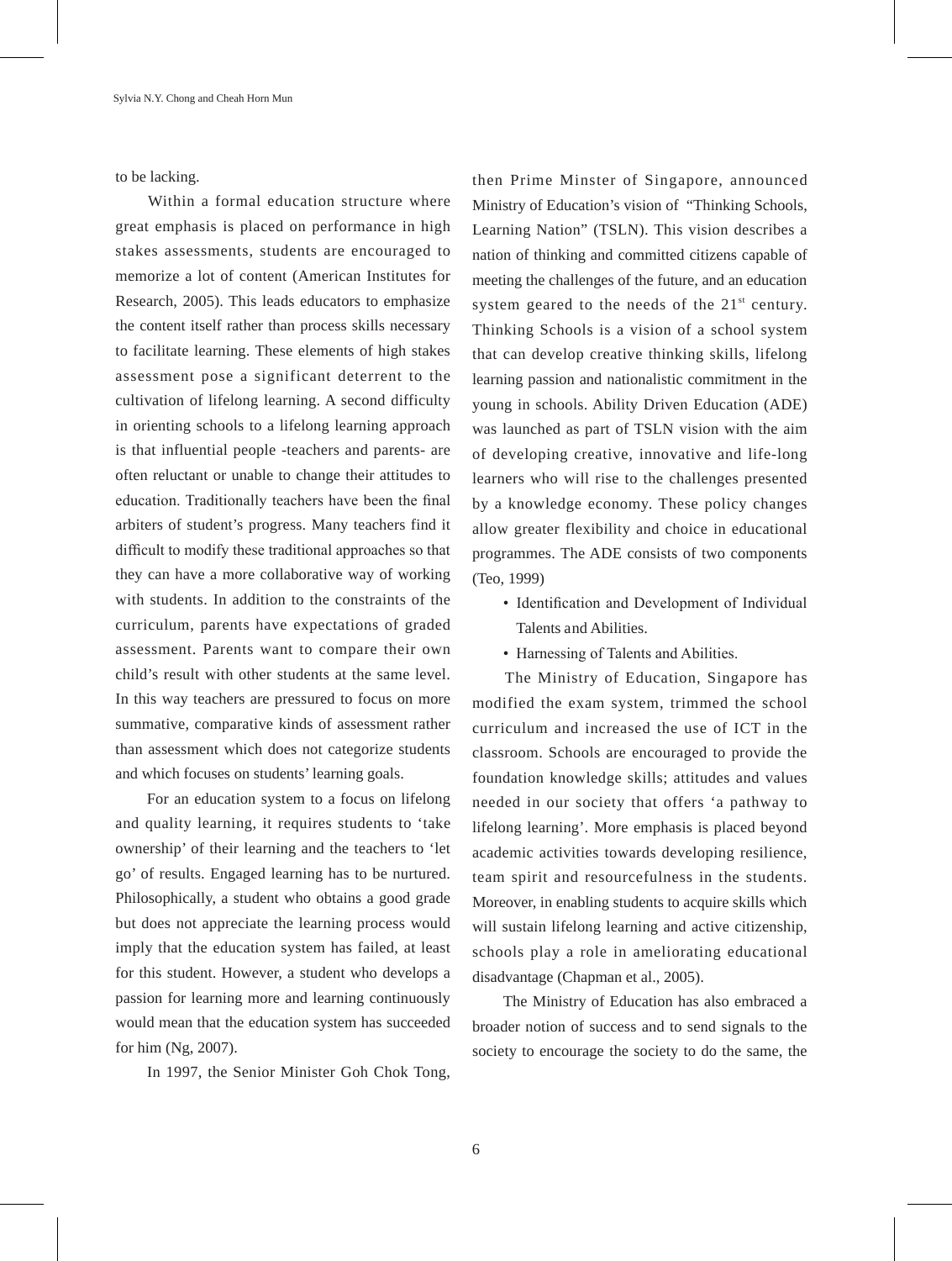following newspaper report on the release of the 2004 national examination results illustrates:

The Education Ministry has departed from its usual practice of releasing the list of schools which had 100 per cent of their students scoring five or more O-level passes. Nor is it telling which schools showed significant improvement in percentage passes. It is doing so, its spokesman said, because it wants to make the point that success in education should not be measured by academic results alone. Instead, it wants to focus on 'system-wide achievements' which are impressive. (Ng & Davie, 2004)

 There is a need to focus on expertise and continual updating, openness to work in a community (not just school) setting, use of technology and an understanding of its pedagogical potential, and the capacity to adapt and collaborate within school and networks. As Martin (2001) points out, lifelong learning is an inherently vacuous term and that learning should be about 'learning for living' as distinct from merely 'learning for a living'.

#### *Opportunities for Singapore Education*

 Globalization, competitiveness and need for a flexible workforce with the skills by employees and the development of new skills were regarded as essential if people were to cope with rapid technological change and innovation in the workplace (Chapman, Gaff et al., 2005). The Singapore education system has shown over the years that it is capable of producing students with a very competitive set of values and skills that have placed them

firmly in the top echelon of the global workforce (Shanmugaratnam, 2003). However past success is no guarantee of future achievements, and that the paradigm can shift with each new development. Such advances have been gathering pace since the advent of the Internet and ICT, it is imperative that a successful education system seek to continually reinvent itself to stay ahead. In this respect, Singapore schools have a solid foundation upon which to explore learning opportunities and development, especially given its current rigour and internationally recognised strengths (Shanmugaratnam, 2003).

 At the system level, there is a need to take the lead in galvanising an international collaboration aimed at developing a comprehensive set of assessment tools for  $21<sup>st</sup>$  century skills. The results from this project can potentially form the basis upon which an effective school curriculum can be developed. They can also provide pointers to the development of appropriate pedagogies that can best equip teachers with the skill sets to deliver such a curriculum. At the school level, exploration of partnerships to further the relevance of formal education and to extend the learning of students can be expanded. For instance, it is useful for schools to develop alumni learning services to provide learning opportunities to former students especially for newly introduced skills and knowledge. This can help to share the continual learning load of the system as a whole. A further possibility is for schools to forge partnerships with several industries in order to provide an extended learning environment for their students.

 In partnership with research centres and, perhaps science centres or their equivalent, the schools can help to form part of the link that brings important research results, particularly in the Sciences, into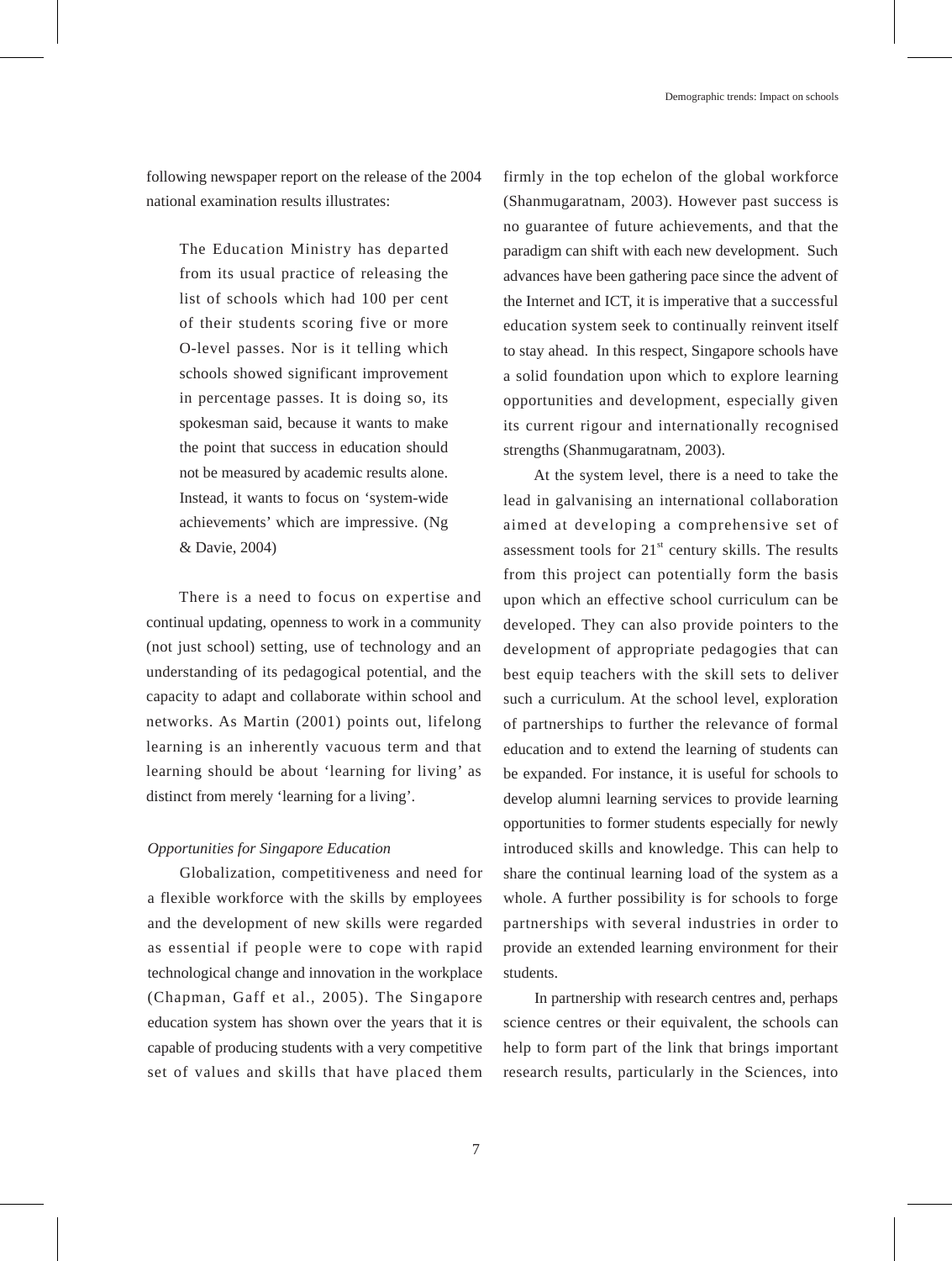the classroom. This translation of discovery into the classroom serves two main purposes. First, it provides the basis upon which human learning progresses as new and improved ideas replace earlier understanding. Second, it equips the students with the new knowledge that will give them a competitive edge in the job market. Given the increasing pace of technological advances, it becomes necessary for the translation process to match this pace in order for students to learn the new ideas in a timely fashion. Thus far, the 'end point' of this process resides within higher education, but it is anticipated that the learning will need to 'filter down' to the school system, and that this needs to take place seamlessly. For this to happen, a structured partnership amongst innovators (scientists), teachers and teacher educators is necessary. The translation will need to take the new ideas through a pedagogical process with inputs from the key partners so as to bring them into the classrooms. This represents a distinct opportunity to expand the reach of formal learning to beyond the classroom.

## **Singapore's Immigration Trends**

 The economic, cultural, political and social aspects of globalization, the related spread of new communication technologies, awareness of marked international differences in risks and opportunities in life, and strong political, ethnic, economic conflicts between and within nation states seem to have changed fundamentally. A new "age of migration" (Castles & Miller, 1993) and "world in motion" are said to have emerged, whereby not only the quantity, but also the quality of international migration is changing (Massey et al., 1998).

 The settlement of immigrants in Singapore is not a recent phenomenon. Singapore had only

a few Malay fishermen as inhabitants at the time of its founding as a British trading post in 1819. It was subsequently, and quite rapidly, populated by immigrant peoples, primarily Chinese but also Malays (from Sumatra as well as Malaya) and Indians (who took advantage of common British governance to migrate to Singapore in search of better employment).

 Today as the economic and social aspects of demographic ageing become apparent, we see that increased immigration flows are not only inevitable, but are increasingly necessary to meet the needs of the labour market. Supporting the migration of foreign talent is one of the cornerstones of Singapore's economic development strategy and their presence is impacting the country's economic and social organization (Lee, 2006). Increased immigration can contribute towards meeting the needs of the labour market. It can also contribute to spreading out the effects of demographic change, over a longer period of time. The process of migration and settlement of transnational professionals is also reflecting wider dynamics of cultural change that are taking place as a result of global mobility.

 Immigration trends represent a significant force in shaping population characteristic in Singapore. With a larger inflow of non-Singaporeans, the nonresident population grew more rapidly than the resident population (Singapore and permanent residents) - 9.3 percent compared with 1.8 percent per annum. Among the resident population, the growth rate was boosted by a large increase in the number of permanent residents (Table 2). The number of Singapore citizens increased by only 1.3 percent. There are proportionately fewer Singapore citizens in the population - 74 percent in 2000 compared to 86% in 1990.

 Singapore's immigration policy can be described as one that "maximises the economic benefits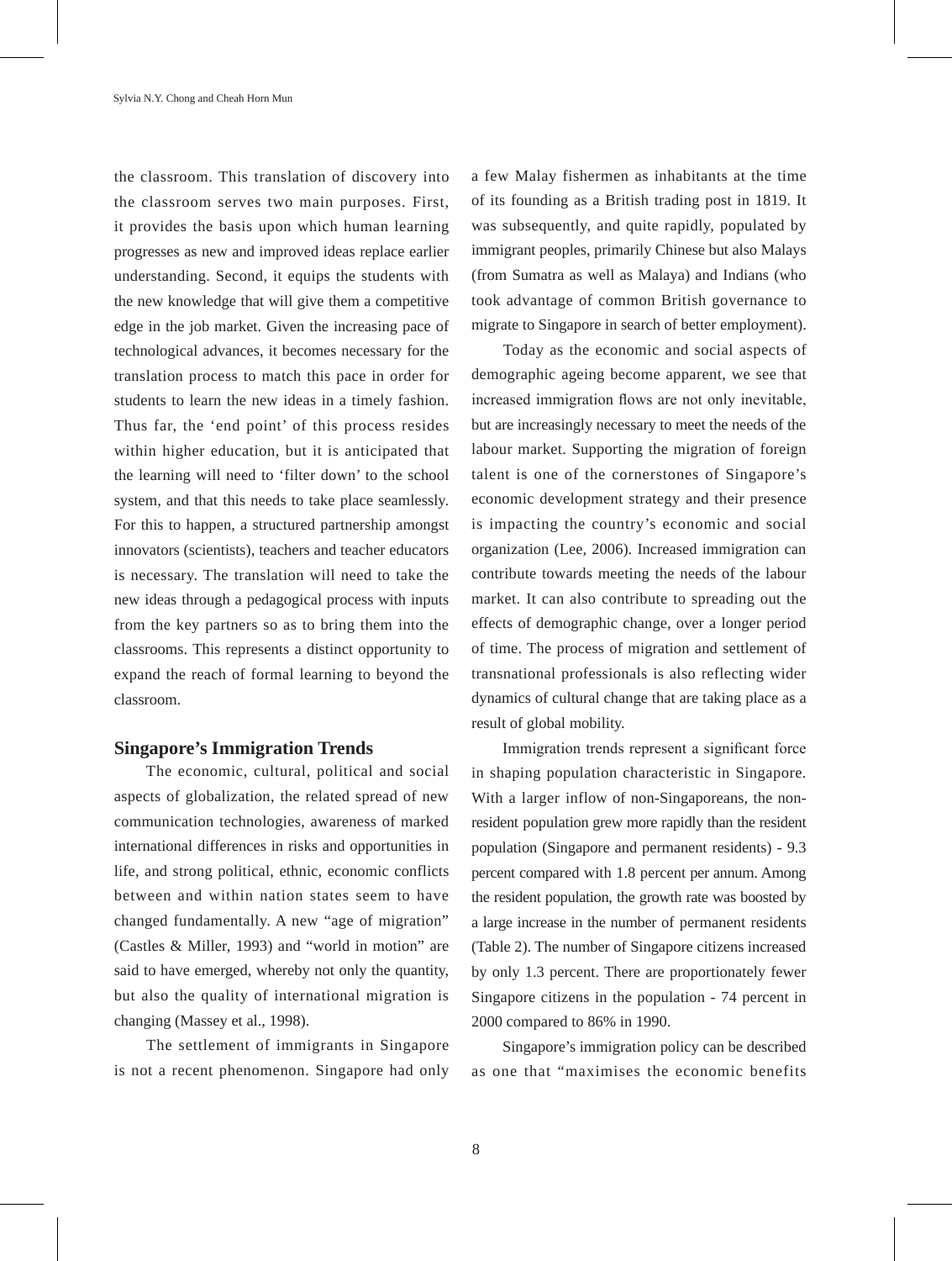of immigration while minimising its social and economic costs". For instance, early immigration policy emphasized a lot on the immigrant's potential economic contribution As the country's labour needs changed, so did its sources of foreign talent. Currently, skilled workers and professionals are sought from different parts of the world while unskilled workers are predominantly sought from the Asian region. Under the Singapore Employment Act, a foreigner must have a valid work visa to be able to work in Singapore. Today, foreign work force in Singapore is categorized into two broad groups: **foreign talent and foreign workers**. Foreign talent are skilled employees that have professional business or educational background, whereas foreign workers are the unskilled labour force.



Table 2: Population by Residential Status for 1990, 2000 & 2006 (Source: Singapore Department of Statistics)

 Immigration numbers are also affected by Singaporeans leaving Singapore to build their homes in other countries. "Singapore is losing about 1000 capable people every year and the numbers are growing," said Singapore's Minister Mentor Lee Kwan Yew on the issue of brain drain in Singapore (Oon, 2008). The skills lost through brain drain are not easily replaced given the limited capacity of higher education and training. Given the emphasis Singapore government places on education and the funds channeled into education every year, it would be a huge waste of investment if Singapore is unable to retain her talents. People will also still yearn for a strong sense of belonging to a community. Singapore will still need a people willing to stay and defend the nation if so needed.

#### *Challenges of Immigration Trends on Education*

 Ensuring the integration of migrants is a complex issue. It means addressing widespread concerns about immigration. People worry that immigrants will take jobs and undermine the Singaporean culture. Combating discrimination in all aspects of life, and promoting respect for cultural and religious diversity, especially in today's climate, is crucial. The Singapore society is becoming more diverse and multicultural with the need to address differences of culture, religion, capability, language and social preferences. All this occurs in a context of significant political and international change that is confronted by terrorism, war and poverty.

 Education plays a vital function in providing immigrants with opportunities for economic and social mobility. At the same time the immigrants bring an additional layer of ethnic, cultural and linguistic diversity to the education system. This multifaceted diversity represents a big challenge for education. An important challenge for the school is to guarantee that every student, regardless of its ethnocultural origin, has equal chances for social and economic mobility. The concept of 'multiculturalism' as basis and goal of education and as a notion that emphasizes 'the value of diversity' becomes critical to social cohesion.

 In the last few decades one characteristic associated with the economic growth of Singapore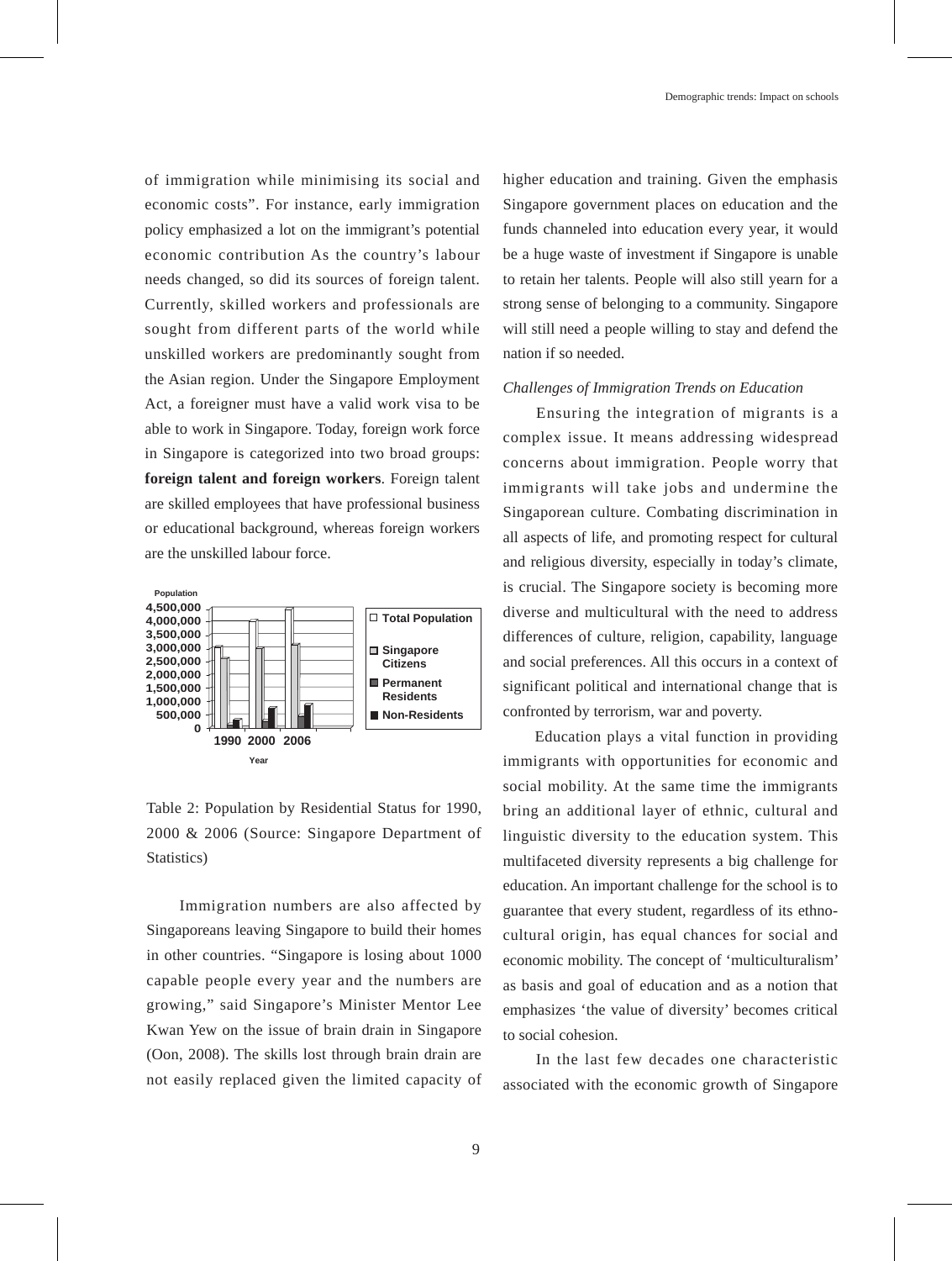has been a growth in the numbers of multinational companies and international organizations. Against a backdrop of rapidly growing global mobility and interaction across countries, the concept of 'international' is one which impinges more and more upon the lives of increasing numbers of people. The number of international schools in Singapore that cater for the children of globally mobile professionals from many different national and cultural backgrounds has grown. There are about 40 different international schools in Singapore. There is a severe shortage of places at these schools due to the booming economy, which has attracted many more foreigners to the region. The expatriate population has grown from 798,000 in 2005 to 875,500 in 2006 (Singapore Department of Statistics, 2006). As international schools become increasingly full, with long wait lists, expatriate parents are turning to local schools. This has added diversity to the local schools. For example one popular primary school in Singapore has children from 39 different nationalities (Forss, 2007). There has been strong demand for places in privately as well as publicly funded schools. The Government strongly supports plans to expand to cater to increasing demand.

 Diversity within the classrooms in Singapore should be of special interest to all education professionals because it indicates that there is a need for change within the realm of education. Social cohesiveness, racial and religious harmony and close relationships among many Singaporeans of diverse cultural background has been the result of Singapore's approach to promoting multi-racial, multi-cultural, multi-lingual and multi-religious society. Schools help build culturally inclusive communities where, students understand and appreciate cultural diversity as well as feel a sense of belonging and community with Singaporeans of other cultures and races.

### *Multicultural Education*

 Multicultural education has formulated its position from a variety of constituencies, and it aims for increased educational equity for all students and for representation of their values and global views within the curriculum. Multicultural education is a wholehearted effort to offer balanced treatment of all students, beginning at the earliest levels of their intellectual and emotional development through the continuing influence of schooling. Multiculturalism as practiced within the school has been based upon the perceived need to serve an increasingly diverse population in Singapore (Lee et al.,, 2004) and to develop an understanding of the cultural thought and practices of populations across the globe. The first premise recognizes the cultural pluralism within the Singapore society and the demographic changes, through immigration and birth rates that affect school populations. The second premise is driven by the rapid growth in global communication networks and transportation that is drawing nations and cultures closer together, making schools feel the need to "globalize" the curriculum.

 A recent survey was conducted by the MOE (Ministry of Education, 2002 c.f. Lee, et al., 2004) on activities in schools to promote inter-racial mixing and with that mixing greater knowledge and understanding of each other. The research concluded that in children's experiences of multiracial relationships in informal primary school settings, there was a clear finding that there was a tendency for children to group themselves by race. Some activities tended to have a greater participation by children of the same race. One of reasons for such a finding was noted as maybe the children wanted to be with their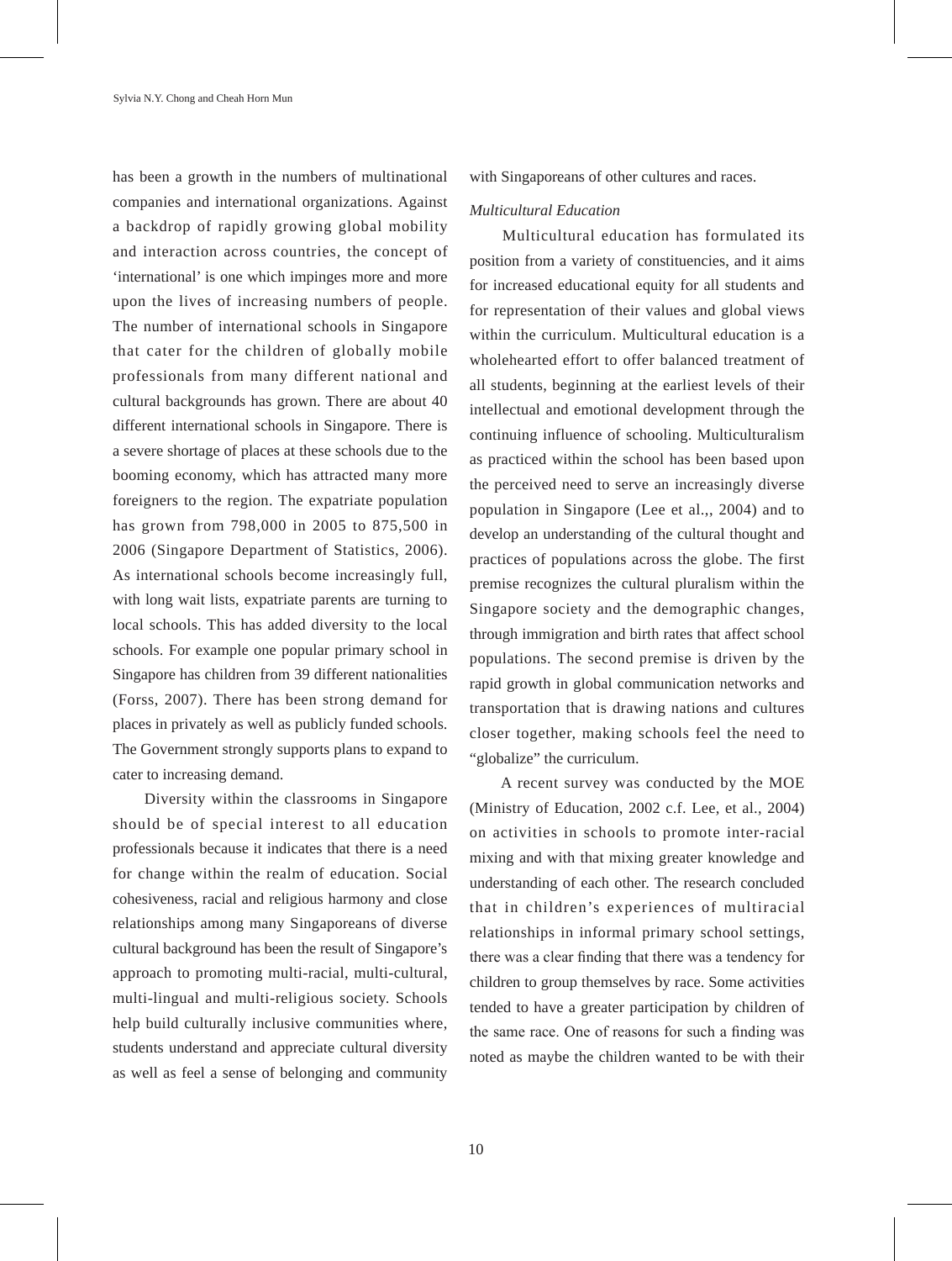own. Another reason was because children preferred to communicate in their mother tongues. Hence schools should promote activities that encourage them to mix. An 'intercultural proactive' school is one in which most teachers are constantly active in designing and implementing strategies to promote intercultural understanding and inter-relationships. They would place importance on dialogue, negotiation and working together with parents and friends of the school. Schools need to have a vision of the future that will prepare students and teachers for the changes of a globalizing era.

 The concept of tolerance to diversity implies respect for different identities, values and lifestyles, along racial-ethnic, religious, class, gender, sexuality and ability lines. Tolerance is believed to be promoted indirectly in schools through socialization processesd – the processes of learning the values and norms of one's society (Bryan & Vavrus 2005). Education has been used as a tool for fostering and exacerbating in/ tolerance in many regions in the world, the question remains as to the degree and the conditions under which education can reduce intolerance and promote moral inclusion in an era of globalization. Managing the dual process of convergence (in the instrumental domains of culture) and divergence (in the expressive domains of culture) may well be among the most critical tasks of education for globalization (Gardner, 2004). More ominously, our world is unlikely to survive unless we become far more successful at fostering tolerant attitudes within and across nations.

#### *Language needs*

 Language and cultural background are intimately related (Li, Nisbett & Zhang, 2004; Jiang, 2000). The ability of a new immigrant to learn the common communication language of the adopted country is often a strong indicator of his/her ability to adapt to the new culture (McPake et al., 2007). This, in turn, can facilitate or impede the new immigrant's acceptance into the adopted country.

 An important challenge posed by the greater diversity of cultures within the local school system as a result of increased immigration is the need to cater to language needs. In Singapore's context of a bilingual policy (Koh, 2004, Dixon, 2005) within the formal school system, the learning of English as a first language as well as the mother tongue as a first or second language will likely be affected. At the system level, the current range of mother tongue languages being offered in the schools may need to be enlarged. The learning of English, on the other hand, continue to serve as a unifying language, by providing a common communication platform, as long as the policy requiring it to be learnt in schools remains unchanged.

 A society which values and promotes linguistic diversity stands to gain in a number of ways. These include improved international relations and trade, cultural enrichment, social inclusion, educational advantage and linguistic advantage. In order to reap these benefits, linguistically diverse societies need to invest in educational provision to support and develop people's competences in the various languages to which they have access.

#### *Opportunities for Singapore Education*

 One main consequence of multiculturalism is the increase connectedness amongst different countries, particularly in the business and service sectors (Cheng, 2004). With immigration providing a conduit for the long term relocation of people, cultural and language connectedness can become a significant dimension that re-shapes the fabric of the host society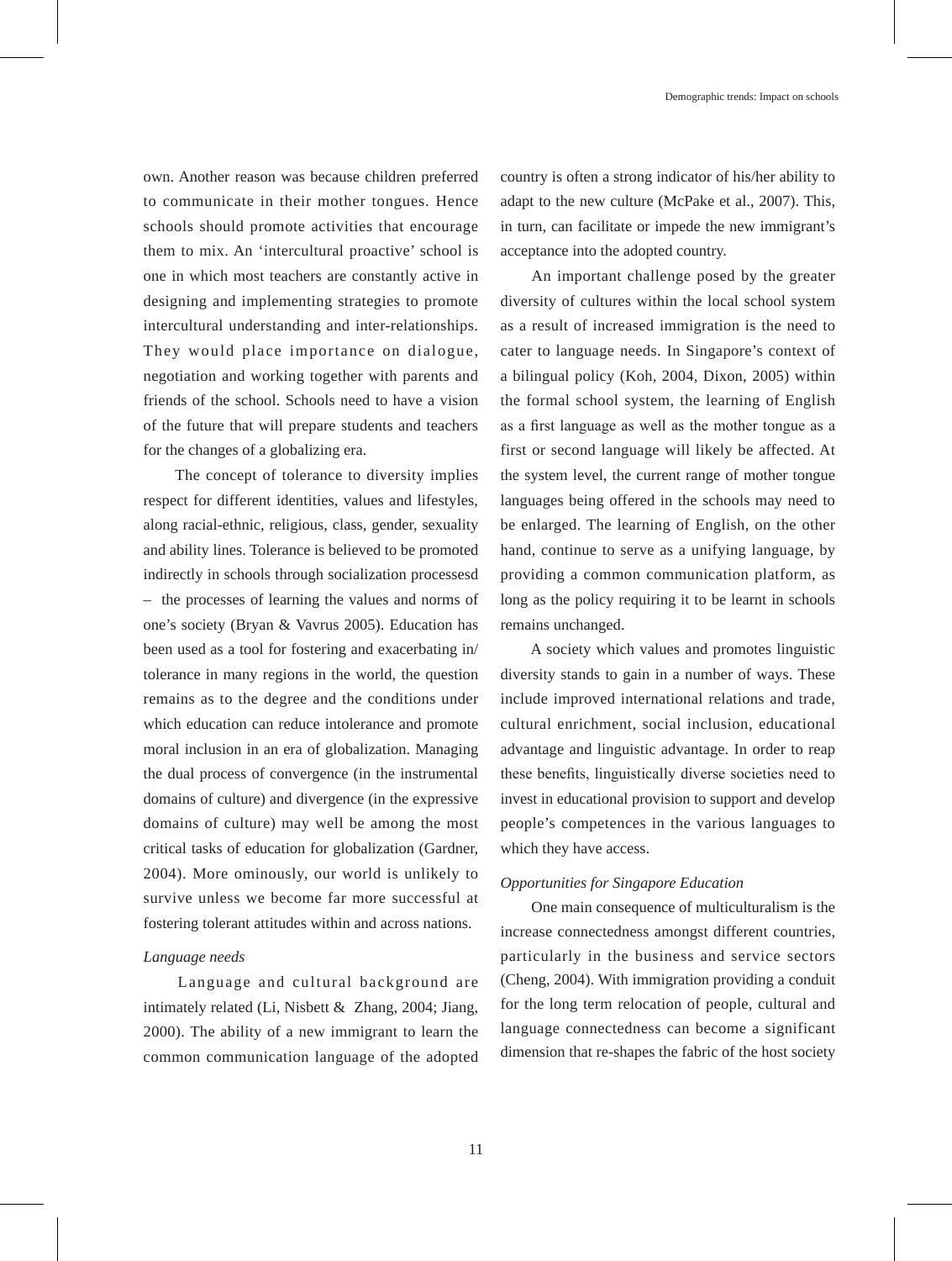(Massey, 2002). While, this can be a challenging situation in terms of potentially divisive cultural practices and expectations amongst residents and new immigrants, it does provide the opportunity for enriched learning within the school system. Rather than rejecting this possibility by striving to preserve current and past practices, it may be more useful to embrace the change and help guide it to suit the development of the nation.

 Education towards multiculturalism will select for hybrid identities needed to work, think, and play across cultural boundaries (Suarez-Orozco & Qin-Hilliard, 2004). There will be increasing importance in multilingual competencies and trans-cultural sensibilities that will enable children to decode, and make meaning in diverse cultural spaces, and social fields. Towards this end, schools can play a major role by being a platform for social integration through providing common experiences for all students. To do this effectively, an increase in the awareness and understanding of different cultures is important. This requires a deep level of reflective studies and engagement for all concerned, not just a superficial collection of activities. Thus, wearing different cultural outfits and learning about different cultural food can only bring awareness of the cultures to a limited level of understanding and awareness. These need to be reinforced by shared experiences and the opportunity for different cultures to work together with mutual respect for differences in the different practices. For instance, schools need to enhance the environment to provide sufficient 'common spaces' where different cultural practices can co-exist productively. They will also need to provide activities that everyone can take part in, such as sporting events, adventure camps and international service learning. The aim is to enhance reflective practices where the school leadership, teachers and students can learn together through wider exposure and learning journeys. This provides schools with good opportunities to develop multicultural learning environments.

 Immigration and globalisation also provide schools with the impetus to extend their growth beyond Singapore, especially the top schools who have consistently produce students who can be successful internationally upon graduation. This is perhaps one driving factor that has so far seen some of the top schools in Singapore establishing campuses and partnerships outside of Singapore. The Anglo Chinese School (ACS) International has, for instance, entered into partnership with the Sekolah Tiara Bangsa (STB) in Indonesia to form an overseas unit of ACS. Like its counterpart in Singapore, STB-ACS International offers a similar curriculum leading to the International Baccalaureate (Asmarani, 2007). Hwa Chong Institution, another top school in Singapore offering a curriculum that covers Grades 7 to 12, has recently set up a Beijing campus as part of its strategic initiative to set up satellite campuses in key cities in the world. They have also established a virtual campus offering online course as part of Stanford University's Education Programme for Gifted Youth (EPGY) (Lui, 2007). These strategic partnerships can potentially provide not only a crosscultural learning experience for students, their ability to connect to a network of international campuses can also dramatically expand the learning horizon of the students by tapping into the different strengths of the respective campuses, thus truly educating the 'global' student. Such connectedness also means that the local schools will have a greater pull to attract the top students regionally and internationally to study in the Singapore campuses, further reinforcing the reputation of the top schools. It is, therefore, not surprising to see other top schools in Singapore exploring such possibilities.

 Forging these networks and partnerships is not the sole purview of the top schools in Singapore. As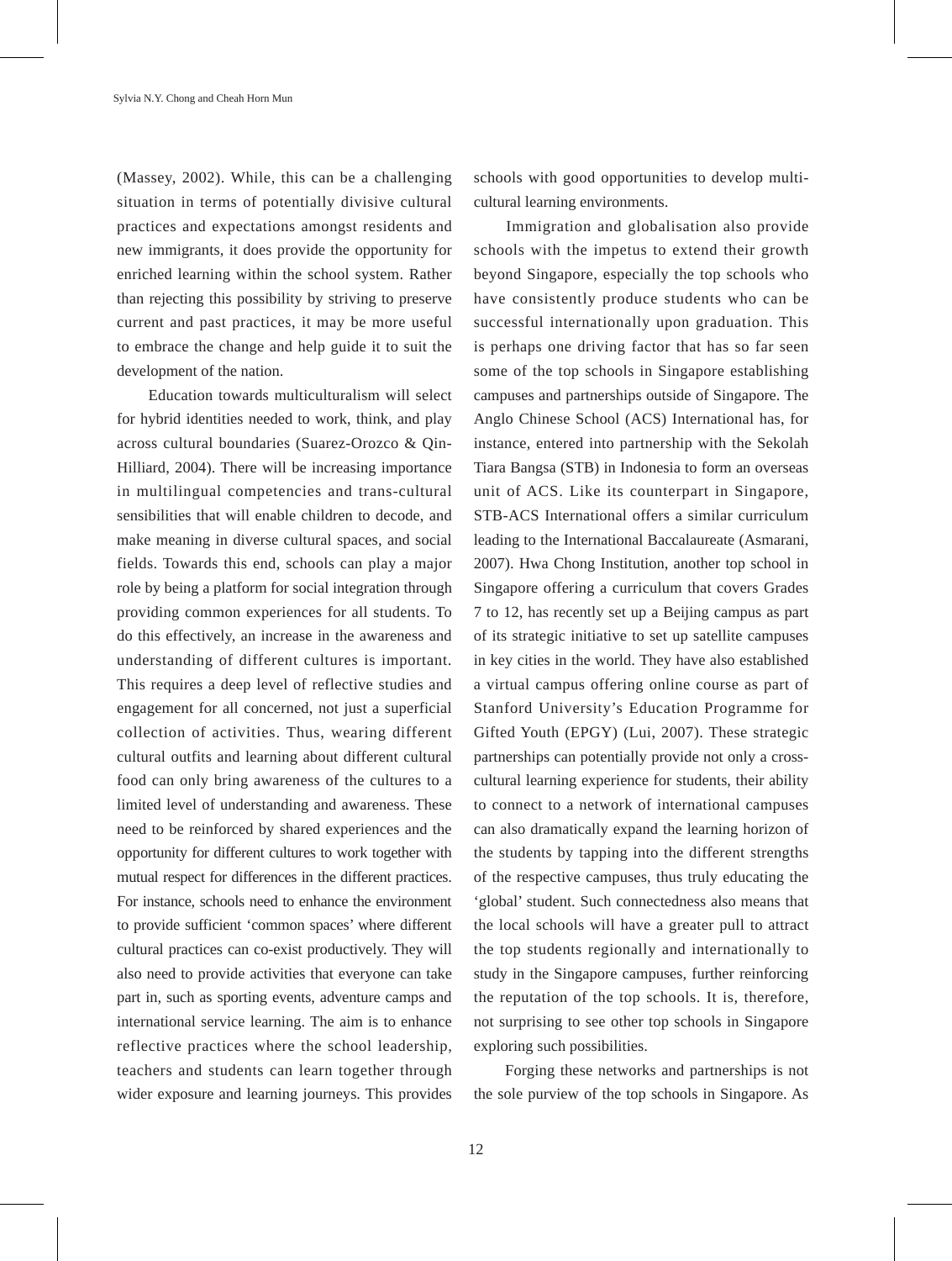the schools in Singapore are consistently considered to be good schools as measured by various international studies (Dixon, 2005, National Centre for Education Statistic, 1999) they have sufficient credibility to engage overseas counterparts, especially in bilateral arrangements, such as student exchanges and collaborative student projects. Thus, various schools have already been proactively going overseas to develop partnerships, and to offer scholarships to top students from counterpart and other schools overseas. Rather than approaching overseas counterparts at random, most of these schools are selective and focus in choosing their partners.

 Through these efforts, the immigration trends have enabled schools to grow beyond national borders. However, of the greatest potential benefits for such engagements is the opportunity for schools to take leadership in developing 'global' curriculum that are rigorous, competitive and relevant. These curricula do not need to be a one-size-fit-all curriculum, but may have various specialisations to cater to differing needs. Working from a platform of strong schools and quality education system, schools in Singapore do have a chance to build a reputation for educational innovation and leadership.

### **Conclusion**

 As Singapore faces dramatic demographic changes in the  $21^{st}$  century, many may wonder, what kind of diversity exists in classrooms? Local, national and global boundaries are shrinking, and communities are becoming more and more diverse. Students in classrooms today reflect diverse racial, ethnic, linguistic, socio-economic, gender, religious, and other cultural backgrounds. Every kind of diversity exists in classrooms, which should be of special interest to all professionals within the field of education because it indicates that there is a need for change within the realm of education (Forest &

Alexander 2004).

 It is necessary to ensure that the school structures are responsive to changing needs, so that it can evolve in a timely manner to prepare the learners meaningfully. Not only will schools need a new set of assessment tools, a potential partnership with nonschool/non-formal education is also likely to become necessary. In recognition of these needs, schools in Singapore have begun to incorporate a wider range of activities that can help to develop soft skills. Efforts have provided a broader curriculum without compromising the rigor and quality of the original school and curriculum structure which has served the needs of the students in Singapore well.

 Education plays a pivotal role in a society in which common ground between people – and their differences - is debated and understood. These provide the basis for democratic action based on principles of equality and social justice.

#### **References**

- American Institutes of Research. (2005). What the United States Can Learn From Singapore's World-Class Mathematics System (and what Singapore can le.arn from the United States): An exploratory study prepared for US Dept of Education Policy & Program. Washington, D.C.
- Asian Economic News. (2006, August 21). Singapore to boost immigration after failing to raise birth rate. *Asian Economic News.*
- Asmarani, D. (2007, 20<sup>th</sup> April). S'pore-style schools catch on in Indonesia. *The Straits Times.* Singapore
- Bryan, A. & Vavrus, F. (2005). The promise and peril of education: The teaching of in/tolerance in an era of globalization. *Globalization, Societies, and Education, 3(2):* 183-202.
- Castles, S., & Miller, M. J. (1993). *The Age of Migration: International population movements in the modern world.* Hampshire London: Macmillan.
- Chang, A. (1994) *Rapport or compliance.* Paper presented at the Seminar on Excellence in Science Teaching. Singapore National University of Singapore
- Chapman, J. G., Toomey, J., & Aspin, D. (2005). Policy on lifelong learning in Australia. *International Journal of Lifelong Education, 24*(2), 99-122.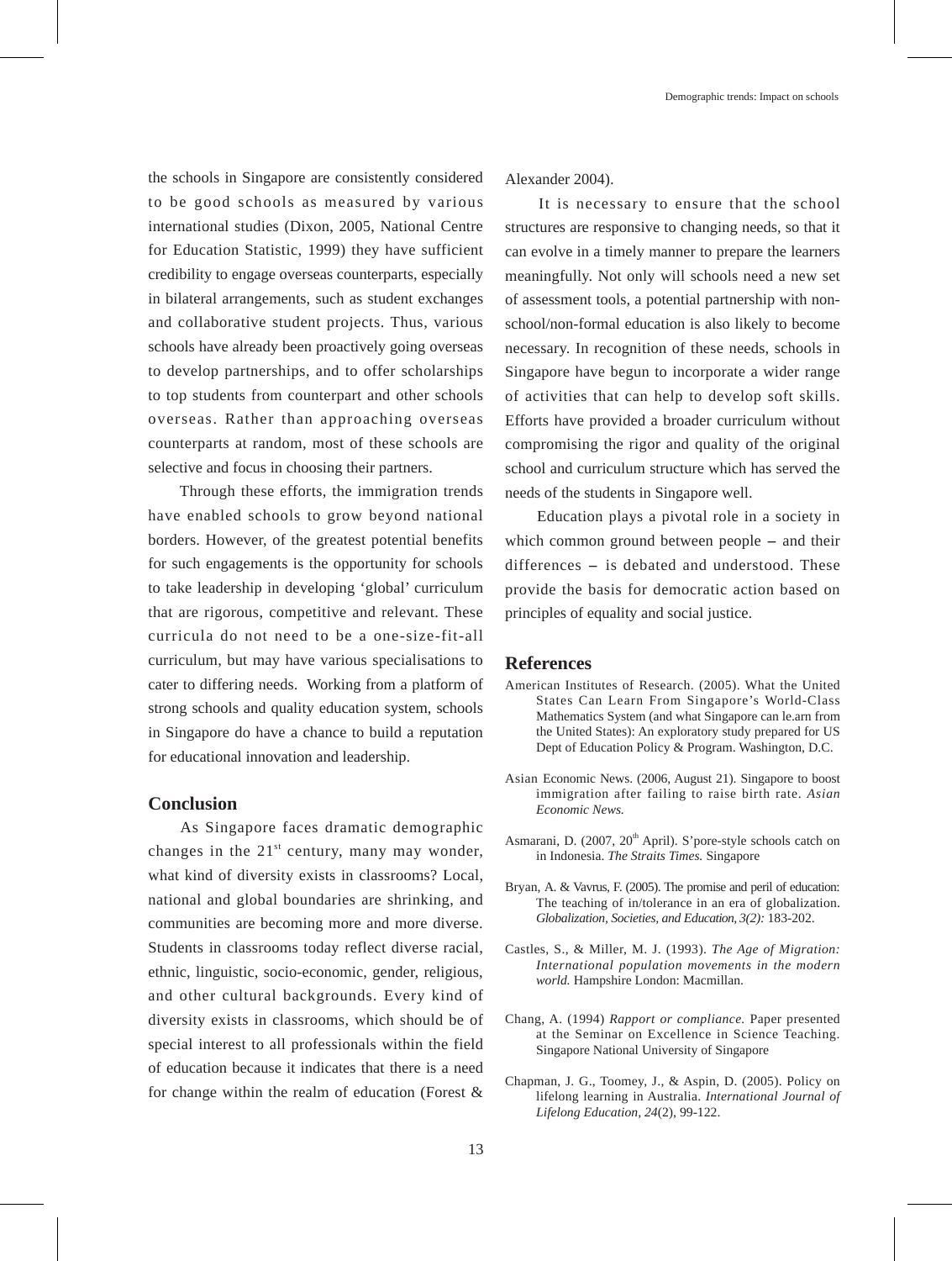- Cheng, C Y. (2004). Fostering local knowledge and human development in globalisation of education. *The International Journal of Educational Management, 18(1)*, 7-24.
- Dixon, L. Q. (2005). Bilingual Education Policy in Singapore: An analysis of its sociohistorical roots and current academic outcomes. *International Journal of Bilingual Education and Bilingualism, 8*(1) 1-25.
- Forest, M. & Alexander, K. (2004). The influence of population demographics: what does it mean for teachers and teacher education? *Journal of Family and Consumer Sciences Education, 22*(2)*.*
- Forss, P. (2007, 28 August). Queues form at Tanjong Katong Primary ahead of registration. *The Straits Times.* Singapore
- Gardner. H. (2004). How education changes. In Marcelo M. Suarez-Orozco and Desiree Baolian Qin-Hilliard (Eds.), *Globalization: Culture and education in the new millennium* (pp. 253-255). Berkeley: University of California Press.
- Goh, C. T. (1997, 2 June). *Shaping our future: Thinking schools, learning nation.*Speech by Prime Minister Goh Chok Tong at the Opening of the  $7<sup>th</sup>$  International Conference on Thinking.
- Goh, C. T. (2005, 21 February). *Investment in people pays off for the country.* Speech by Senior Minister Goh Chok Tong at the Jeddah Economic Forum, Saudi Arabia.
- Gradstein, M. & Kaganovich, M. (2003). Aging population and education finance. *Journal of Public Economics, 88*(2004), 2469-2485.
- Heng, T. C. & Tyng, P. M. (2004). Singapore's Demographic Trends in 2003. *Singapore Statistics Newsletter,*  Singapore Department of Statistics.
- Jiang, W. (2000). The relationship between culture and language. *ELT Journal, 54*(4).Oxford University Press.
- Koh, A. (2004).Singapore Education in "New Times": Global/ local imperatives. *Discourse: Studies in the cultural politics of education, 25*(3), 335-349.
- Lee, B. Y. (2001, 12 January). *Lifelong learning endowment fund bill.* Second Reading Speech by Minister of Manpower, Dr Lee Boon Yang during Parliament Setting.
- Lee, C., Cherian, M., Rahil I., Ng, M., Sim, J. and Chee M. F. (2004). Beyond rituals and riots. In Lai Ah Eng (Ed), *Children's Experiences of Multiracial Relationships in Informal Primary School Settings* (pp. 70-86). Marshall Cavendish International.
- Lee, H. L. (2006, 19 August). National Day Rally Speech by Prime Minister Lee Hsien Loong. *The Straits Times.* Singapore
- Li,J. J., Nisbett, E. R., & Zhang, Z. (2004). Is it culture or is it language. *Journal of Personality and Social Psychology, 87*(1), 57-65.
- Martin, I. (2001).Reconstituting the agora: Towards an alternative politics of lifelong learning. *Concept, 11*(1), 4-8.
- Massey, D. S. (2002). The new immigration and ethnicity in the United States. In Nancy A. Denton and Stewart E. Tolnay (Eds.), *American Diversity*: *A demographic challenge for the twenty-first century* (pp.75-98). Albany: State University of New York Press.
- Massey, D. S., Arango, J., Hugo, G., Kouaouci, A., Pellegrino, A. & Taylor, E. P. (1998). *Worlds in motion: Understanding international migration at the end of the millennium.* Oxford: Clarendon Press.
- Mason, A. (2001). Population, Capital, and Labor. *Population Change and Economic Development in East Asia: Challenges Met, Opportunities Seized.* Stanford, Stanford University Press: 207-228
- McPake, J., Tinsley T. & James, C. (2007). Making provision for community languages: Issues for teacher education in the UK. *Language Learning Journal, 35(1)*, 99- 112. E:\Demography\References\making provision for community languages.pdf
- Ministry of Education. (2001). *Project work to be included for university admission in 2005. Government of Singapore Press Release.* Retrieved June 20, 2009 from http://www.moe.gov.sg/press/2001/pr20062001.htm
- Ministry of Manpower (2006). *Singapore Yearbook of Manpower Statistics*. Retrieved Oct 7, 2009 from http://www.mom.gov.sg/publish/etc/medialib/mom\_ library/mrsd/files.pdf
- National Centre for Education Statistics. (1999). *Highlights from TIMMS, The International Mathematics and Science Study.* TIMMS report retrieved 2 April 2008 from http://timss.bc.edu/TIMMS1/Highlights.html
- Ng, J., & Davie, S. (2004, 28 February). Ministry steps away from focus on grades. *The Straits Times*. Singapore
- Ng, J. (2008, 14 February) Hwa Chong to open satellite campuses in India and US. *The Straits Times*. Singapore
- Ng, P. T., (2007). Educational reform in Singapore: From quantity to quality. *Educational Research Policy Practice, 7*(1), 5-15.
- OECD (2009). OECD *population pyramids in 2000 and* 2050 Retrieved October 6, 2009 from *www.oecd.org/dataoecd/52/31/38123085.xls*